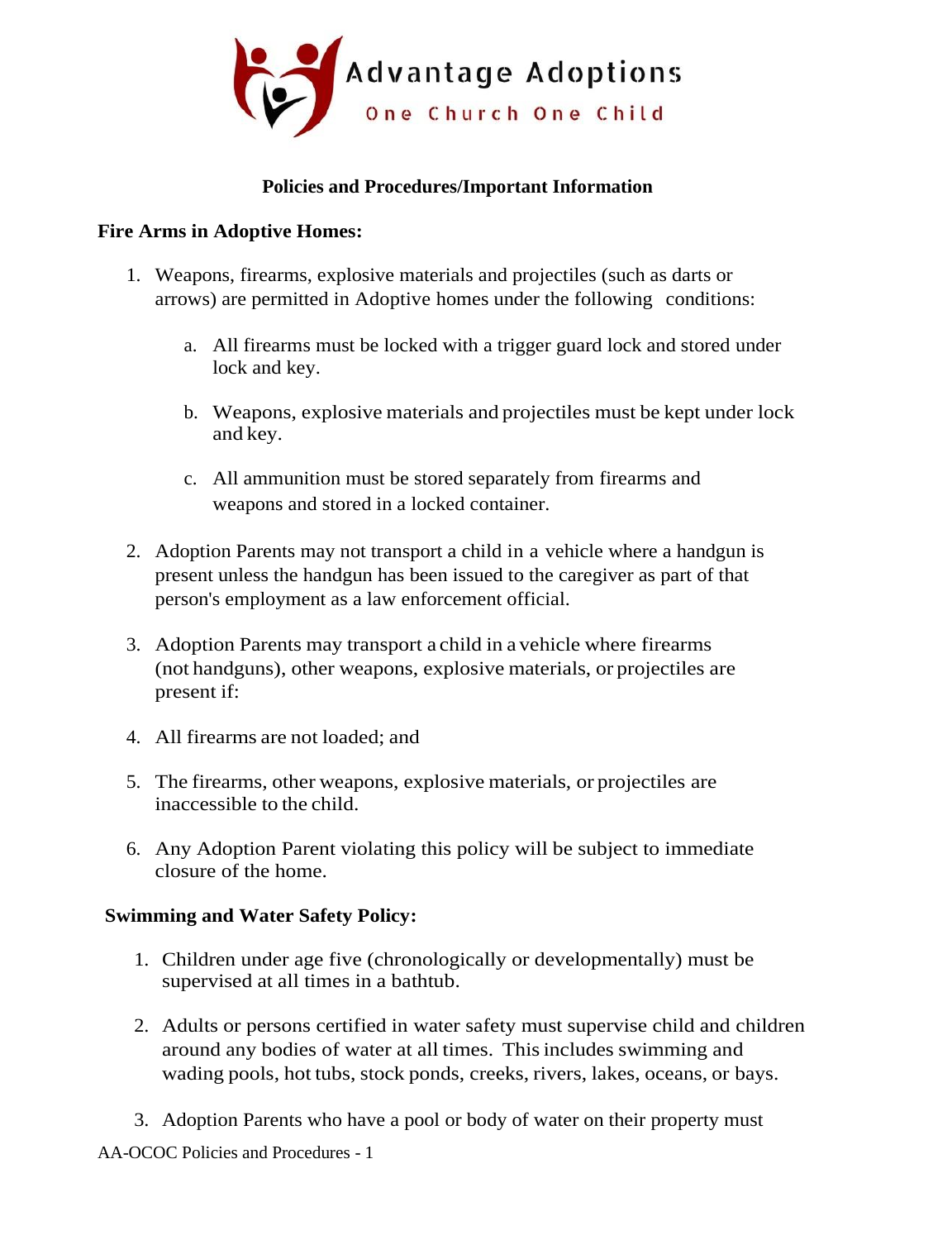successfully complete a water safety course.

- 4. Life jackets must be worn by all child and children who engage in boating activities and by child and children who are in more than two feet of water and do not know how to swim or when ordered by a physician for a child with a medical problem or disability.
- 5. Hot tubs which are separate from an enclosed pool area must be covered with a locking cover when not in use.
- 6. Swimming pools must have physical barriers designed to limit access. Barriers include fences or walls, and pool safety covers.
- 7. Fences and walls around pools must be at least four feet high and wellconstructed (the Red Cross recommends vertical fencing and the openings in the fence should be no more than four inches wide); these barriers must be installed completely around the pool.
- 8. Fence gates must be self-closing, self-latching, and locked when the pool is not in use. Keys to the gates must not be accessible to child and children under the age of 16years old or child and children receivingtreatment services.
- 9. Doors that lead from the home to the pool area must have a lock that only adults or child and children over 10 years old can reach. The lock must be completely out of the reach of child and children younger than 10 years old.
- 10. Furniture, equipment or large materials must not be close enough to the pool area for a child to use them to scale the fence or release a lock.
- 11.At least two life-saving devices must be available, such as a reach pole, backboard, buoy, or a safety throw bag with a brightly colored buoyant rope or throw line. One additional life-saving device must be available for each 2,000 square feet of water surface, so a pool of 2,000 square feet would require three life saving devices.
- 12.Drain grates must be in place, in good repair and capable of being removed only with tools.
- 13.Caregivers must be able to clearly see all parts of the swimming area when supervising activity in the area
- 14. The bottom of the pool must be visible at all times.
- 15. Pool covers must be completely removed prior to pool use.
- 16. Pool chemicals and pumps must be inaccessible to all child and children.
- 17.All Minimum Standards including child/adult ratios for swimming activities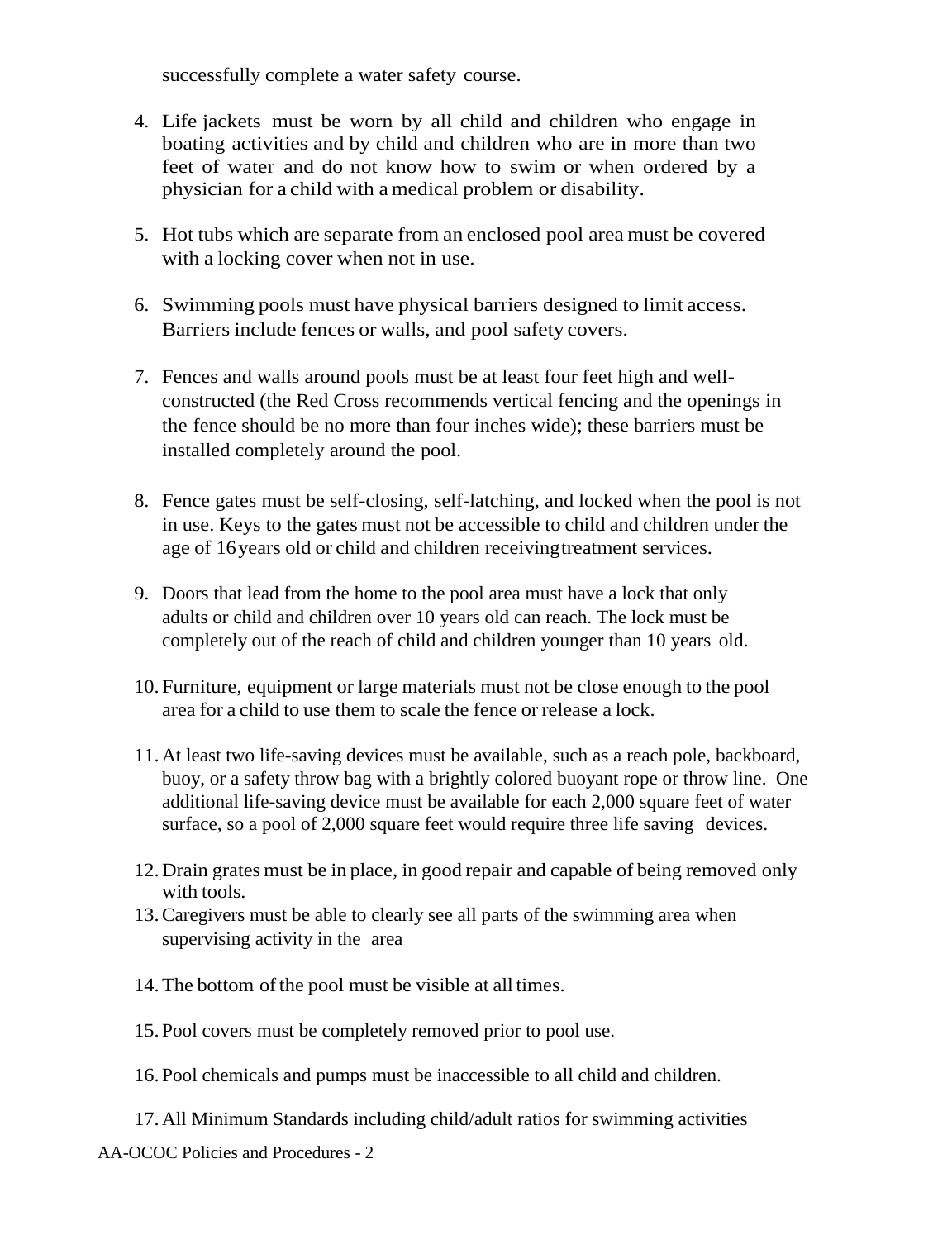must be met at all times.

a. Adoption Parents must also comply with all local and county ordinances.

## **Fire Prevention and Emergencies:**

- 1. Fire Prevention:
	- a. Each foster home will participate in a fire drill twice a month at various times throughout the day and night. A record of these is to be turned in at the end of the month on the Fire Drill Form.
	- b. Smoking is not allowed by any child in any of the Advantage Adoptions OCOC Adoptive homes.
	- c. Combustible materials must be stored in a separate area (i.e., gas for lawnmowers, cleaning fluids, paint, thinners, and cleaning fluids).
	- d. Fire escape plans are posted in a location visible to the child.
	- e. New child will be made aware of all fire extinguishers and exits.
- 2. At the Sound of a Smoke Alarm
	- A. Assess the cause of the alarm.
	- B. If no smoke, fire, or other danger exists:
		- 1. Determine the cause and conduct a careful search of all rooms.
		- 2. Tum off and reset the smoke alarm.
	- C. If smoke, fire, or other danger exists:
		- 1. 1. Make sure all persons leave the home calmly and quickly, and meet in a previously designated area outside the home.
		- 2. Call the Fire Department at 911.
		- 3. Notify the on-call child placement management staff assoon as possible.
		- 4. Clear all vehicles away from the home to allow quick entry of fire equipment.
		- 5. No one should talk to any media personnel. Refer them to the Advantage Adoptions - OCOC Executive Director.
	- D. Whenever a fire extinguisher is used at all, it needs to be recharged assoon as possible.
	- E. Fire extinguishers should be checked for proper weight at least once a year.
	- F. There must be a fire extinguisher in each kitchen and on each level of the home.
	- G. There must be a working smoke detector in hallways, open areas outside sleeping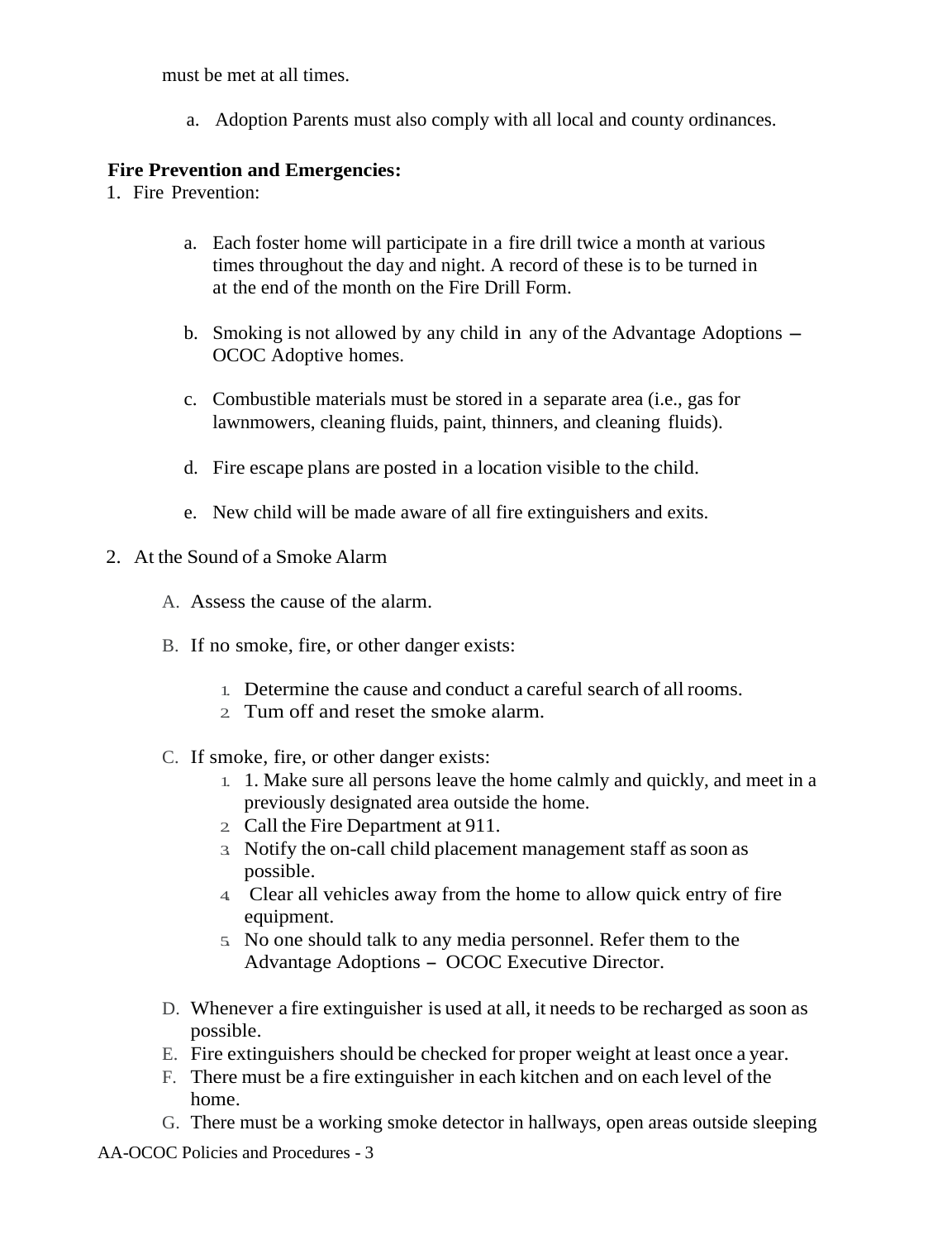rooms and on each level of a home with multiple levels.

- H. All Adoption homes must have fire inspections conducted per Minimum Standards.
- I. Ladders must be available and accessible on the second story of the home.

### **Pets Owned by Adoptive Parents;**

- 1. The overall responsibility and ownership for pets rests with the Adoptive Parent. To keep pets other than dogs and cats, special permission must be granted by the child placement case management staff. All costs and maintenance of pets shall be the responsibility of the owner.
- 2. The following are required of all pets and owners:
- 3. All pets that are required by law to be licensed, examined, and vaccinated annually by a licensed veterinarian shall comply with the law. Vaccinations must be kept up to date. A copy of the pet's vaccination and examination records must be turned in to the Adoption care records clerk to be kept on file. The owner must keep the original record.
- 4. All animals must have collars and tags.
- 5. When a pet intimidates or threatens the well-being of a child, staff member, or other individual, the owner will receive a warning. Upon the second warning, the owner will be instructed to remove the pet from thehome.
- 6. If a pet attacks or bites any individual, the owner must notify their child placement management staff immediately. The animal must be placed in quarantine at the veterinarian's office for a period of no less than ten (10) days. Any bites by pets are the responsibility of the owner. Before the animal returns to the Adoption home, a copy of the veterinarian release statement must be provided to the LCPAA.
- 7. Children are not to clean up after Adoption Parent's pets. If a child does provide care for the pet, they must be paid for this responsibility or the relationship between the child and pet must be agreed upon by the treatment team and written in the treatment plan.
- 8. Pets may not be given to the child by the Adoption parent unless prior permission has been received from the child's legal guardian.
- 9. Pets must have their own feeding and watering containers.
- 10.If a pet is not properly cared for (i.e., does not receive appropriate medical attention, food, water, shelter, physically abused, etc.), the child placement management staff will request the removal of the pet in writing and make a report to the SPCA regarding the concerns.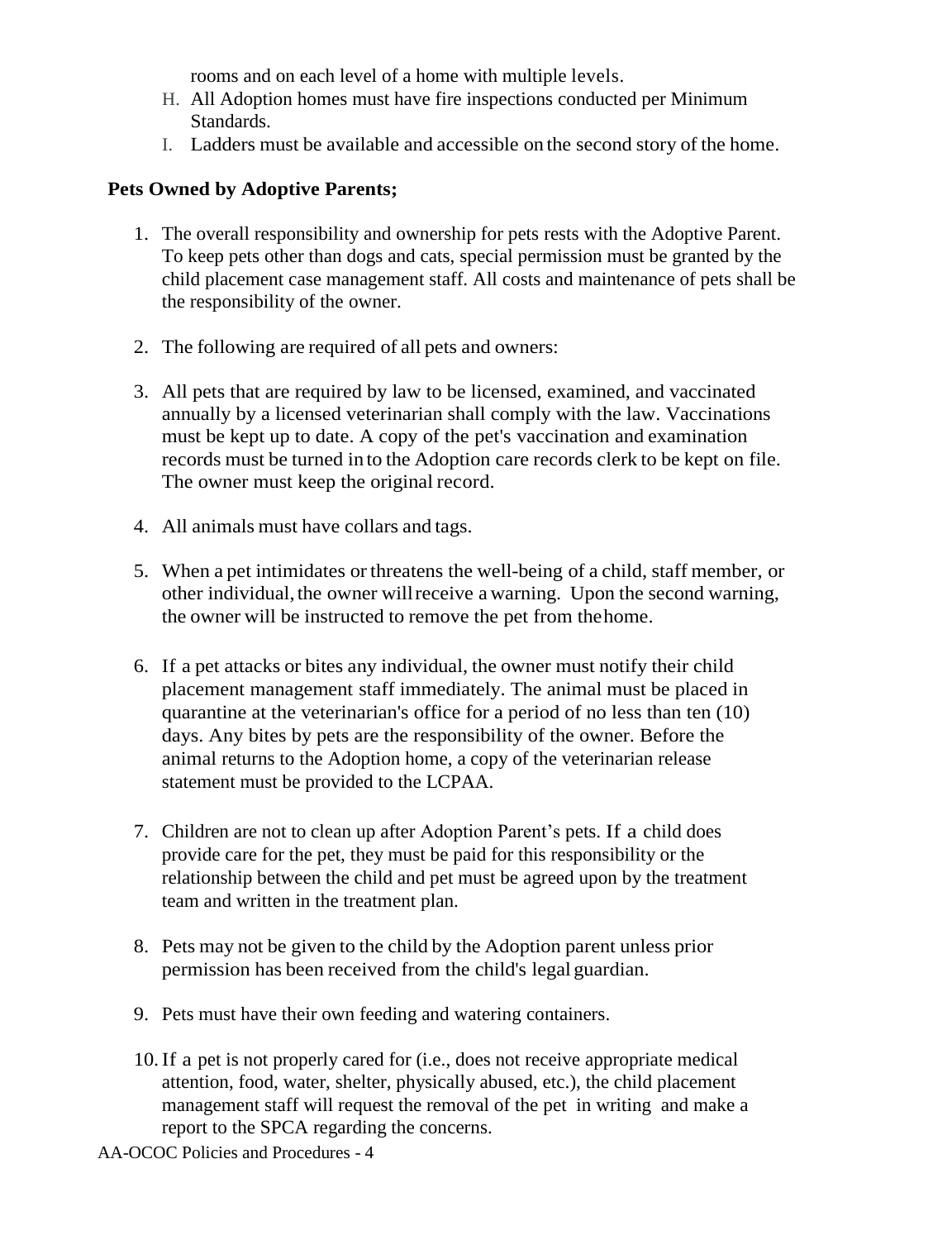## **Children's Rights:**

- 1. Advantage Adoptions OCOC Staff and Adoptive Parents are committed to children have every right guaranteed all citizens, while teaching them to respect the rights of others.
- 2. Because we are an organization concerned with child's rights, any report of suspected abuse or violation of rights will be reported to the Texas Department of Family and Protective Services in accordance with the law. Investigations will follow as conducted or instructed by the Texas Department of Family and Protective Services.

Advantage Adoptions - AA - OCOC Staff and Adoptive Parents will adhere totheDFPSchildren'srights, which read asfollows:

- 1. To good care and treatment that meets my needs in the least restrictive setting available. This means I have the right to live in a safe, healthy, and comfortable place. And I amprotected from harm, treated with respect, and have some privacy for personal needs.
- 2. To know
	- Why am I in Adoption care?
	- What will happen to me?
	- What is happening to my family (including brothers and sisters) and how CPS is planning for my future?
- 3. To speak and be spoken to in my own language when possible. This includes Braille if l am blind or sign language if I am deaf. If my Adoptive parents do not know my language, CPS will give me a plan to meet my needs to communicate.
- 4. To be free from abuse, neglect and exploitation.
- 5. To fair treatment, whatever my gender, gender identity, race, ethnicity, religion, national origin, disability, medical problems, or sexual orientation.
- 6*.* To not receive any harsh, cruel, unusual, unnecessary, demeaning, or humiliating punishment. This includes not being shaken, hit, spanked, or threatened, forced to do unproductive work, be denied food, sleep, access to a bathroom, mail, or family visits as punishment. I will not receive remarks that make fun of me or my family or any threats of losing my placement or shelter.
- 7. To be disciplined in a manner that is appropriate to how mature I am, my developmental level, and my medical condition. I must be told why I was disciplined. Discipline does not include the use of restraint, seclusion, corporal punishment or threat of corporal punishment.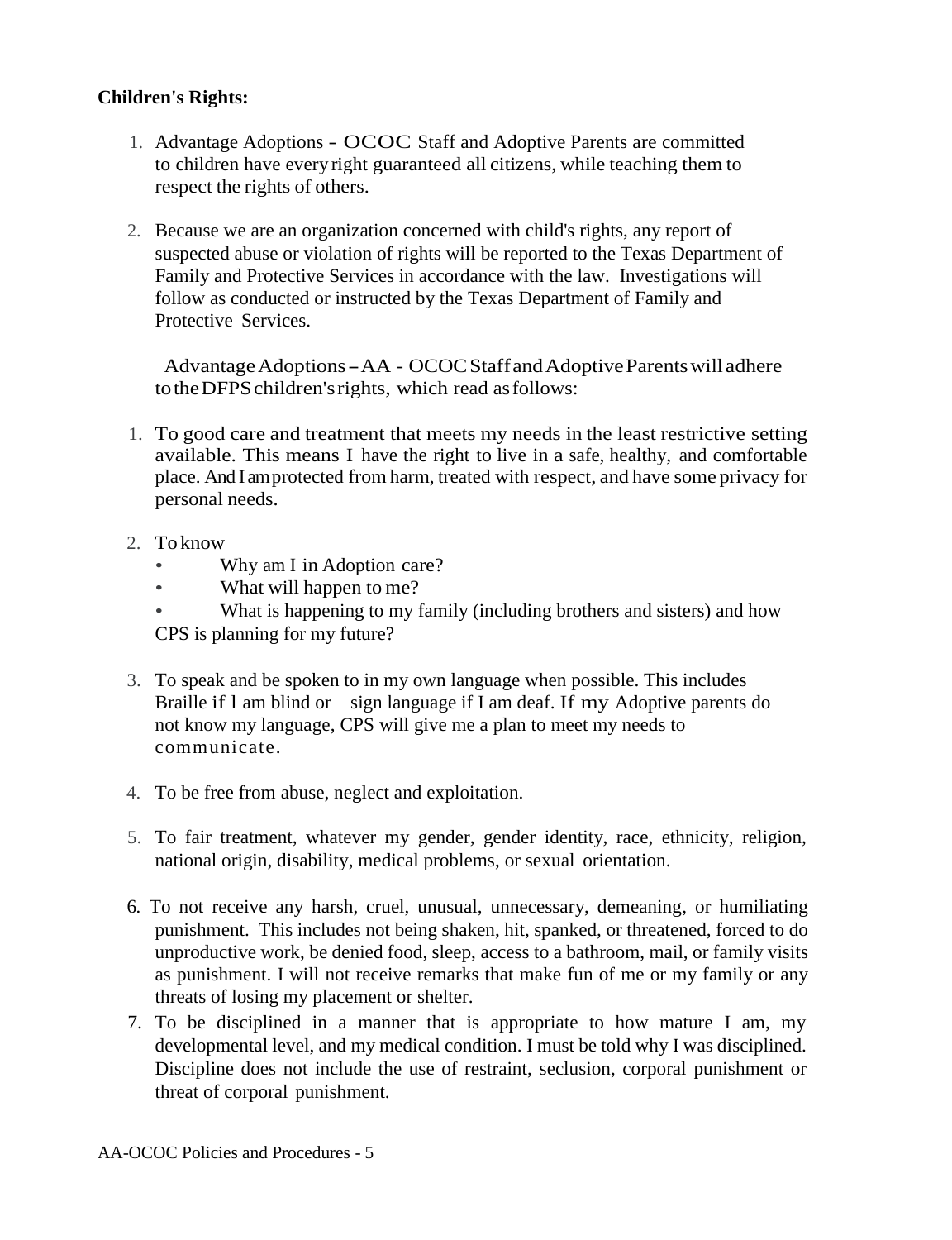- 8. To attend my choice of community, school, and religious services and activities to the extent that it is right for me, as planned for and discussed by my caregiver and caseworker, and based on my caregiver's ability.
- 9. To go to school and receive an education that fits my age and individual needs.
- 10.To be trained in personal care, hygiene, and grooming.
- 11.To comfortable clothing similar to clothing worn by other children in my community.
- 12.To clothing that does a good job of protecting me against natural elements such as rain, snow, wind, cold, sun, and insects.
- 13.To have personal possessions at my home and to get additional things within reasonable limits, as planned for and discussed by my caregiver and caseworker, and based on on caregiver's caregiver's ability.
- 14.To personal space in my bedroom to store my clothes and belongings.
- 15.To healthy foodsin healthy portions proper for my age and activity level.
- 16.To good quality medical, dental, and vision care, developmental and mental health services that are at least adequate enough for my needs.
- 17.To be free from unnecessary or too much medication.

·

- 18.To visit and have regular contact with my family, including my brothers and sisters (unless a court order or case plan doesn't allow it) and to have my worker explain any restrictions to me and write them in my record.
- 19.To contact my caseworker, attorneys, ad litems, probation officer, CASA, and Advocacy, Inc. at any time. I can communicate with my caseworker, CASA, Advocacy, Inc. or my attorney ad litem without limits.
- 20. To see my caseworker at least monthly and in private if necessary.
- 21. To actively participate in creating my plan for my services and permanent living arrangement, and in meetings where my medical services are reviewed, as appropriate. To be given a copy or summary of my plan and to review. I have the right to ask someone to act on my behalf or to support me in my participation.
- 22. To go to my court hearing and speak to the judge.

AA-OCOC Policies and Procedures - 6 23. To speak to the judge at a court hearing that affects where I have been placed including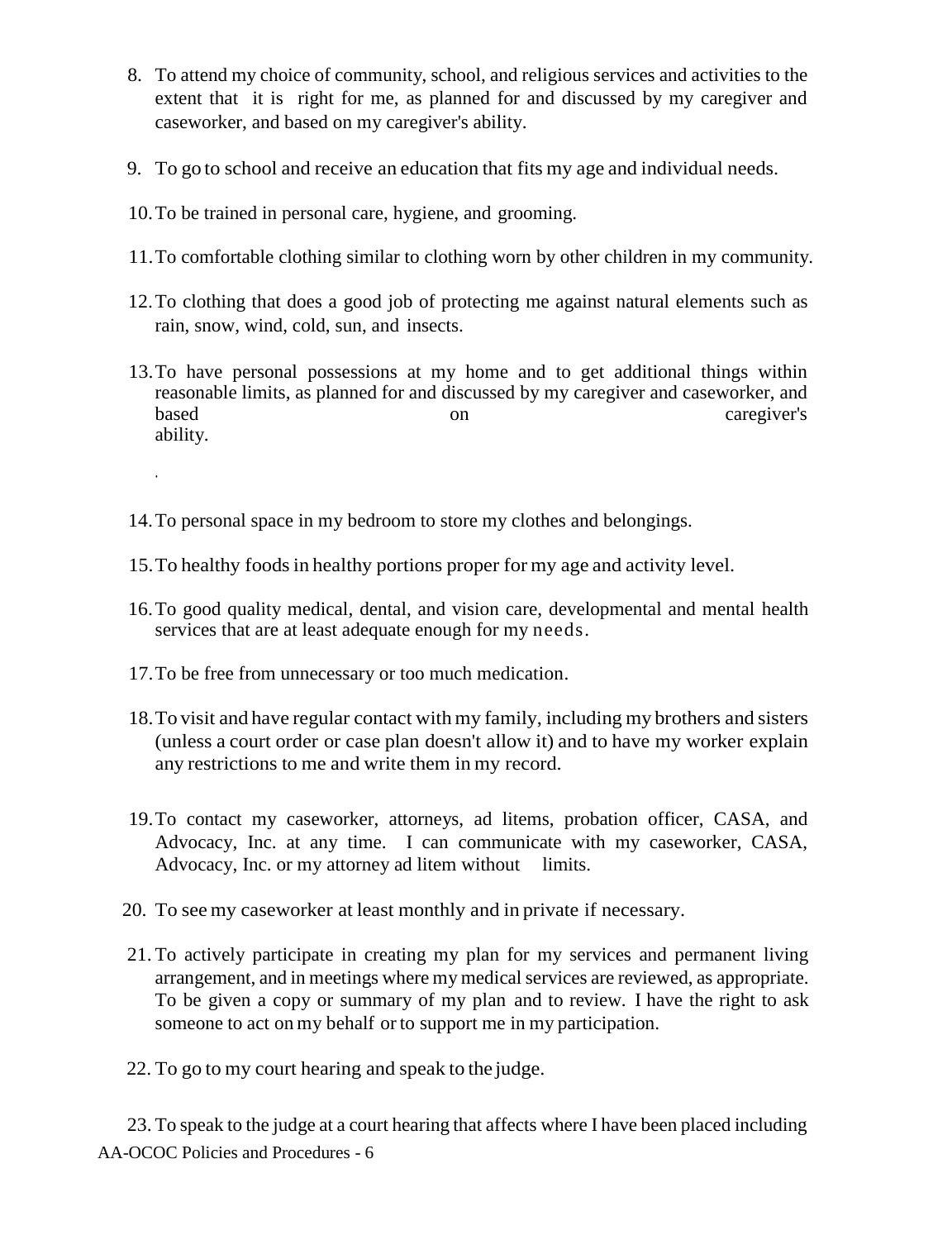status hearings, permanency hearings, or placement review hearings.

- 24. To expect that my records and personal information will be kept private and will be discussed *only* when it is about my care.
- 25. To have visitors, to keep a personal journal, to send and receive unopened mail, and to make and receive private phone calls unless appropriate professionals or a court says that restrictions are necessary for my best interests.
- 26. To get paid for any work done, except for routine chores or work assigned as fair and/or reasonable discipline.
- 27. To give my permission in writing before taking part in any publicity or fund raising activity for where I am placed or the agency, including the use of my photograph.
- 28. To not be forced to make public statements showing my gratitude to the Adoption home or agency.
- 29. To receive, refuse, or request treatment for physical, emotional, mental health, or chemical dependency needs separately from adults (other than young adults) who are receiving services.
- 30.To call the Texas Abuse/Neglect On call line at 1-800-252-5400 to report abuse, neglect, exploitation, or violation of personal rights without fear of punishment, interference, coercion, or retaliation.
- 31. To complain to the DFPS Consumer Affairs Office at **1-800-720-7777** and/or Advocacy, Inc. at 1-800- 252-9108 if I feel any of my rights have been violated or ignored. To be free from threats of punishment for making complaints and have the right to make an anonymous complaint if I choose.
- 32. To be told in writing of the name, address, phone number and purpose of the Texas Protection and Advocacy System for disability assistance.
- 33. To not get pressured to get an abortion, give up my child for adoption, orto parent my child, if applicable.
- 34.Tohire independent mental health professionals, medical professionals, and attorneys atmy ownexpense.
- 35. To understand and have a copy of the rights of children in Adoption care.

# *(Child 16 and older)* **When I am age 16 and older in Adoption care, I also have the right:**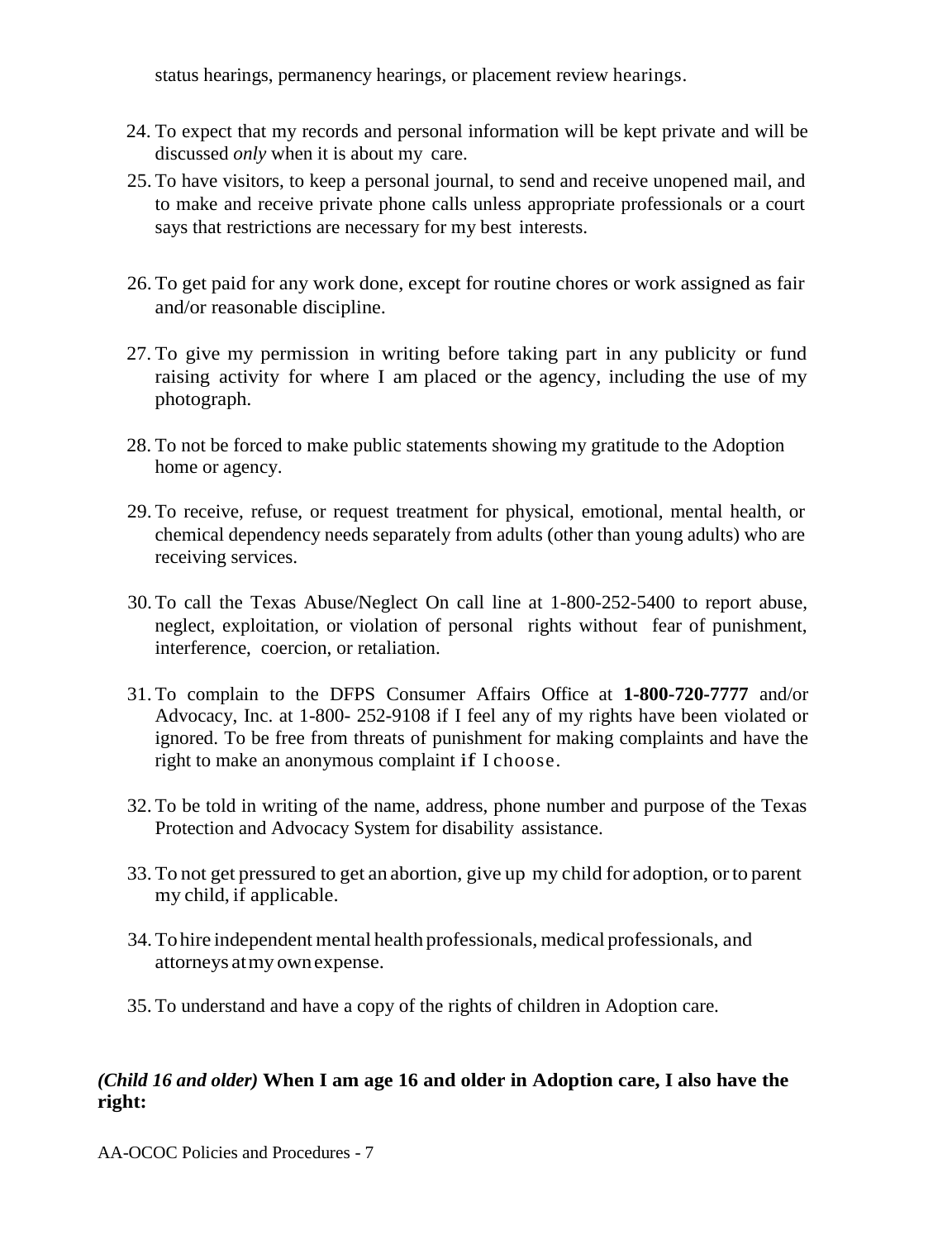- 1. To attend Preparation for Adult Living (PAL) classes and activities as appropriate to my case plan.
- 2. To a comprehensive transition plan that includes planning for my career and help to enroll in an educational or vocational job training program.
- 3. To be told about educational opportunities when I leave care.
- 4. To get help in obtaining an independent residence when aging out.
- 5. To one or more Circle of Support Conferences or Transition Planning Meetings.
- 6. To take part in child leadership development opportunities.
- 7. To consent to all or some of my medical care as authorized by the court and based on my maturity level. For example, if the court authorizes, I may give consent
	- to diagnose and treat an infectious, contagious, or communicable disease
	- to examine and treat drug addiction
	- for counseling related to preventing suicide, drug addiction, or sexual, physical, or emotional abuse

• for hospital, medical, or surgical treatment (other than abortion) related to the pregnancy ifl am unmarriedandpregnant

If I consent to any medical care on my own, without the court or DFPS involved, then I am legally responsible for paying formy own medical care.

- 8. To request a hearing from a court to determine if I have the capacity to consent to medical care (Sec 266.010).
- 9. To help with getting my driver's license, social security number, birth certificate, and state ID card.
- 10. To seek proper employment, keep my own money, and have my own bank account in my own name, depending on my case plan and age or level of maturity.
- 11.To get necessary personal information within 30 days of leaving care, including my birth certificate, immunization records, and information contained in my education portfolio and health passport.

### **Use of Tobacco Products/Smoking:**

- 1. Smoking is prohibited in the Adoption homes when a child is in placement.
- 2. Smoking is prohibited in vehicles when a child is present.
- 3. Child in Adoption care under the age of 18 are not allowed to possess, use, or purchase any type of tobacco products.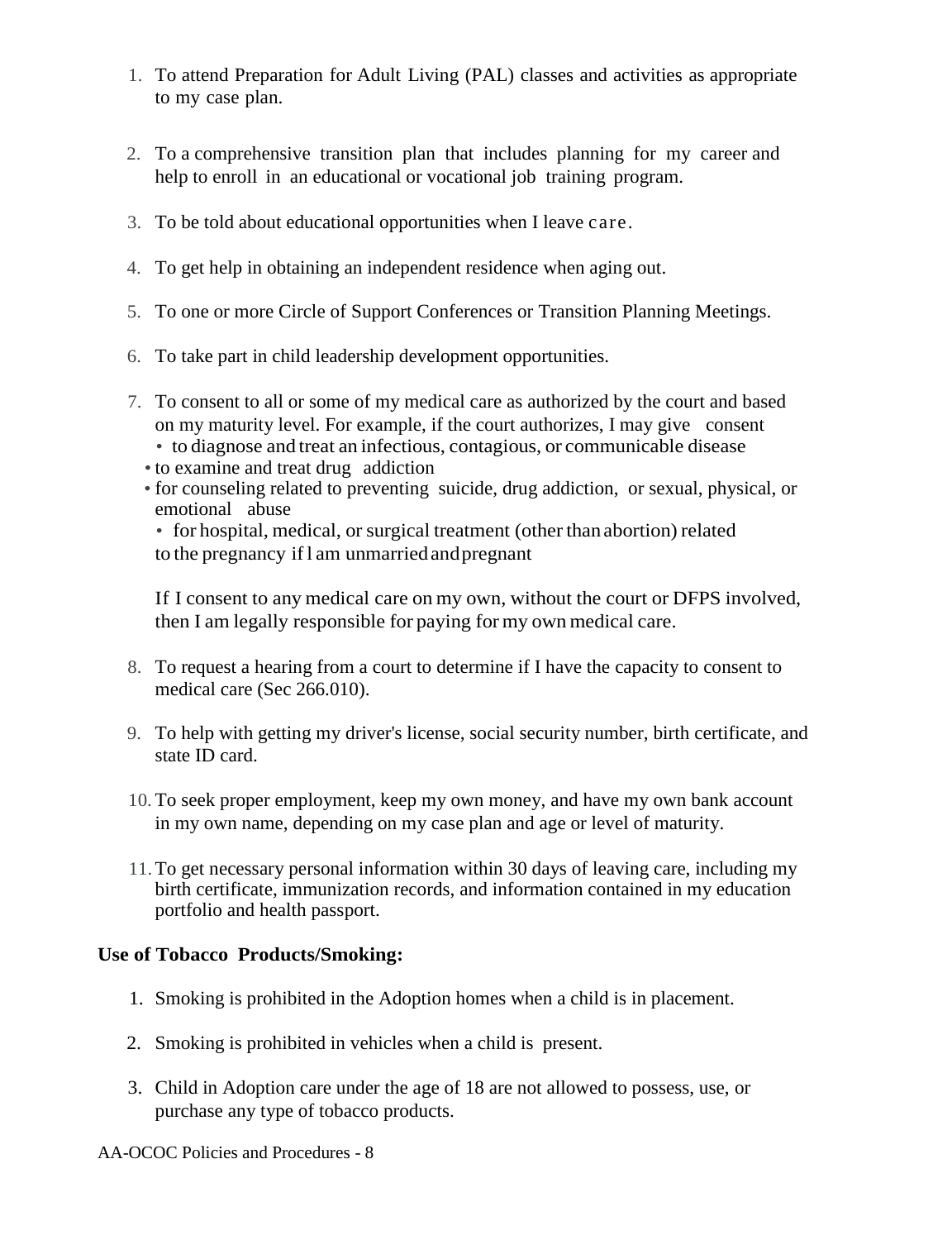- 4. Tobacco products and paraphernalia are the following:
	- A. Cigarettes
	- B. Cigars
	- C. Pipes
	- D. Snuff
	- E. Dip
	- F. Chewing tobacco
	- G. Rolling papers
	- H. Matches
	- I. Lighter
	- J. Clips

# **Responsibility for Reporting Abuse:**

The policy of Advantage Adoptions - OCOC shall be to follow the guidelines as defined by the State of Texas Family Code Section 261 for determining whether behavior is defined as abusive or neglectful.

- 1. Definitions extracted fromFamily Code Section 261:
	- a. "Abuse" includes the following acts or omissions by a person:
		- i. Mental or emotional injury to a child that results in an observable and material impairment of the child's growth, development, or psychological function;
		- ii. causing or permitting the child to be in a situation in which the child sustains a mental or emotional injury that results in an observable and material implement in the child's growth, development, o psychological functioning;
- 2. physical injury that results in substantial harm to the child, or the genuine threat of substantial harm from physical injury to the child, including an injury that is at variance with the history or explanation given and excluding an accident or reasonable discipline by a parent, guardian, or managing or possessory conservator that does not expose the child to substantial risk or harm;
- 3. 1v. failure to make a reasonable effort to prevent an action by another person that results in physical injury that results in substantial harm to the child;
- 4. sexual conduct harmful to a child's mental, emotional, or physical welfare;
- 5. failure to make a reasonable effort to prevent sexual conduct harmful to a child;
- 6. Compelling or encouraging the child to engage in sexual conduct as defined by Section 43.01, Penal Code;
- AA-OCOC Policies and Procedures 9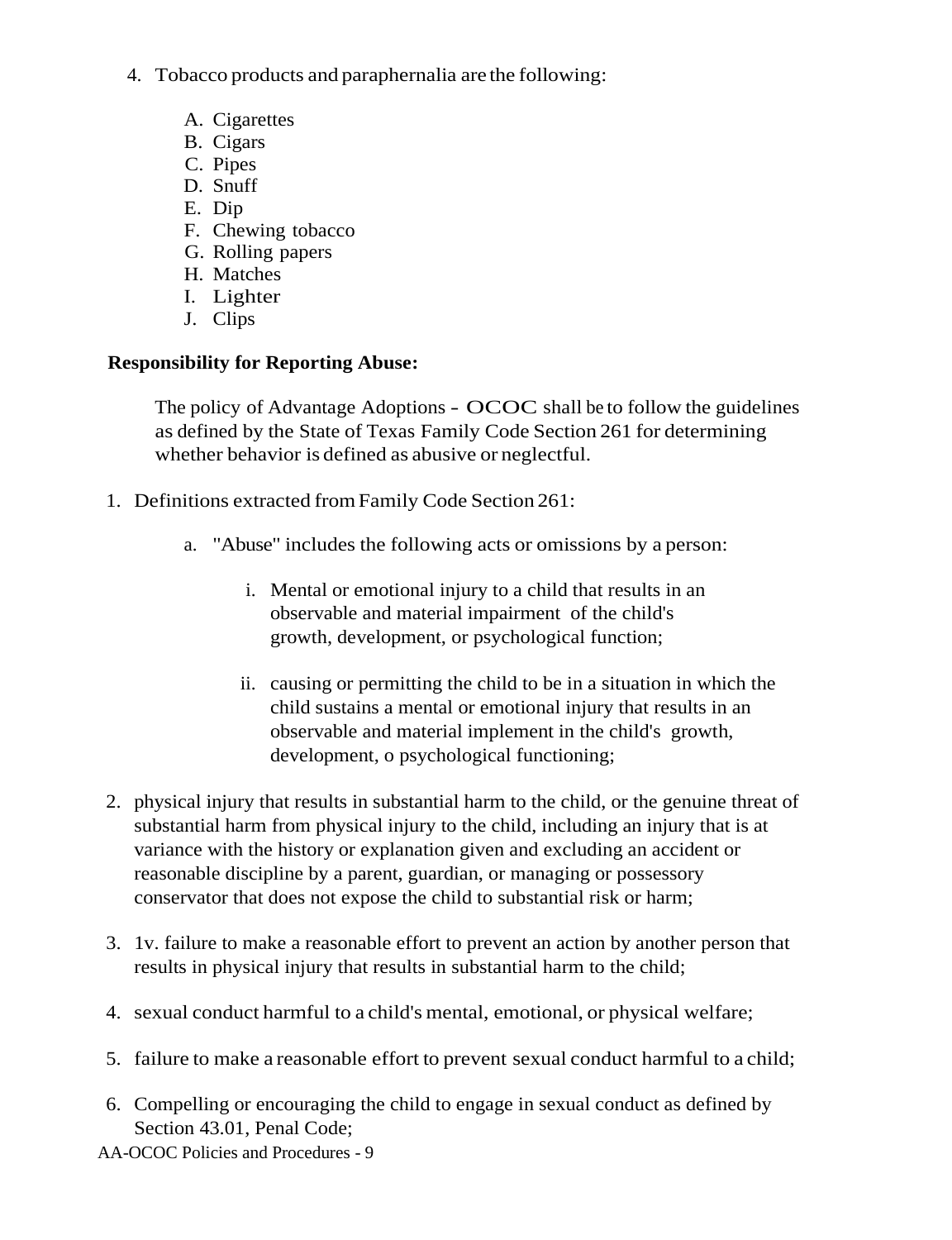- 7. causing, permitting, encouraging, engaging in, or allowing the photographing, filming, or depicting of the child if the person knew or should have known that the resulting photograph, film, or depiction of the child is obscene as defined by Section 43.21, Penal Code, or pornographic;
- 8. the current use by a person of a controlled substance as defined by Chapter 481, Health and Safety Code, in a manner or to the extent that the use results in physical, mental, or emotional injury to a child; or
- 9. Causing, expressly permitting, or encouraging a child to use a controlled substance as defined by Chapter 481, Health and Safety Code.
	- a. ''Neglect" includes:
		- i. The leaving of a child in a situation where the child would be exposed to a substantial risk of physical or mental harm, without arranging for necessary care for the child, and the demonstration of an intent not to return by a parent, guardian, or managing or possessory conservator of the child;
- 10.The following acts or omissions by a person:
	- a. placing a child in or failing to remove a child from a situation that a reasonable person would realize requires judgment or actions beyond the child's level of maturity, physical condition, or mental abilities and that results in bodily injury or a substantial risk of immediate harm to the child;
	- b. failing to seek, obtain, or follow through with medical care for a child, with the failure resulting in or presenting a substantial risk of death, disfigurement, or bodily injury or with the failure resulting in a observable and material impairment to the growth development, or functioning of the child;
	- c. the failure to provide a child with food, clothing, or shelter necessary to sustain the life or health of the child, excluding failure caused primarily by financial inability excluding failure caused primarily by financial inability unless relief services had been offered and refused;
	- d. placing a child in or failing to remove the child from a situation in which the child would be exposed to a substantial risk of sexual conduct harmful to the child; or
	- e. the failure by the person responsible for a child's care, custody or welfare to permit the child to return to the child's home without arranging for the necessary care for the child after the child has been absent from the home for any reason, including having been in residential placement or having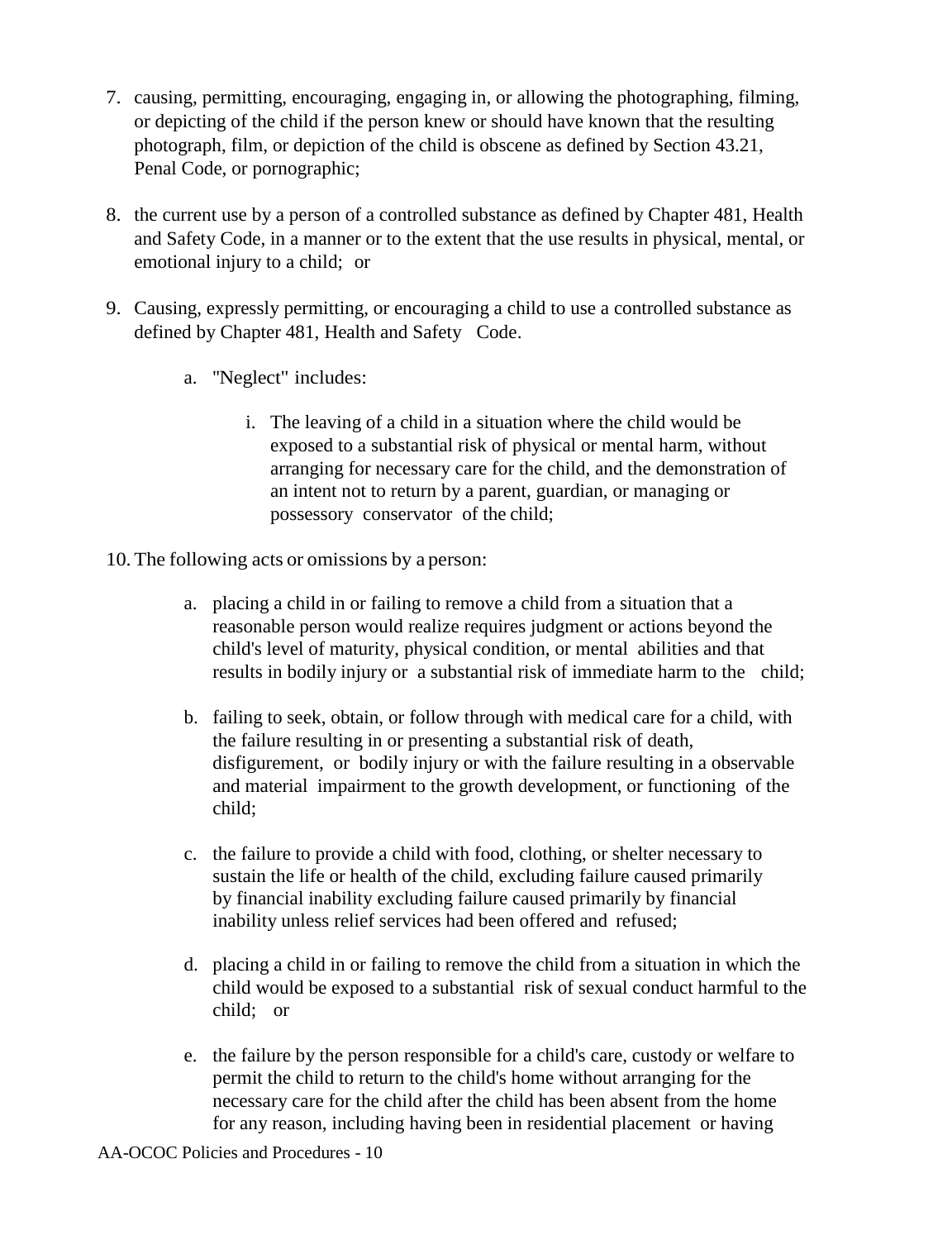run away.

- i. If an employee contractor, Adoption Parent, or respite provider, based upon objective facts and reasonable inferences drawn from those acts, has a reasonable suspicion that another person is in violation of this policy, then that person under reasonable suspicion will be subject to investigation.
- ii. Conviction of an employee or Adoption Parent for abuse will result in immediate termination of that employee or revocation of license as appropriate. Any employee who knowingly "looks the other way" or fails to report abuse will be terminated immediately and Adoption Parents will no longer be licensed by AA - OCOC.

#### **Storage and Destruction of Medication:**

- 1. Medication must be stored in the original containers as received from the pharmacy.
- 2. Drugs requiring refrigeration must be stored within the refrigerator and shall be separated from food in a designated container with a lock.
- 3. Transferring between containers of medication is illegal i.e., pouring medication from a large container to a small one. Transferring medication from one patient's container (borrowing) is illegal. Adoption Parents may transfer medication from the original container to a duplicate container for administration of medication at school.
- 4. Discontinued or out of date medication should be turned in to the treating physician or pharmacist, for proper disposal within 30 days of expiration or discontinuation. For medications left behind by a child who has run away or otherwise left the program unannounced, the child's managing conservator shall be contacted within 10 working days and medication will be disposed of as they direct.
- 5. All psychotropic medications must be stored in a double locked area. For example, a locked container which is then placed in a room with a lock.
- 6. All non-psychotropic medications, including antibiotics, over-the-counter medications, and "for external use only" medications of all household members, are stored separately from other medications and under lock.
- 7. Sample medications are not allowed unless properly labeled and prescribed by the attending physician.

### **Physical Environment:**

1. The Adoption home must be comparable to other homes in the neighborhood in which it is located.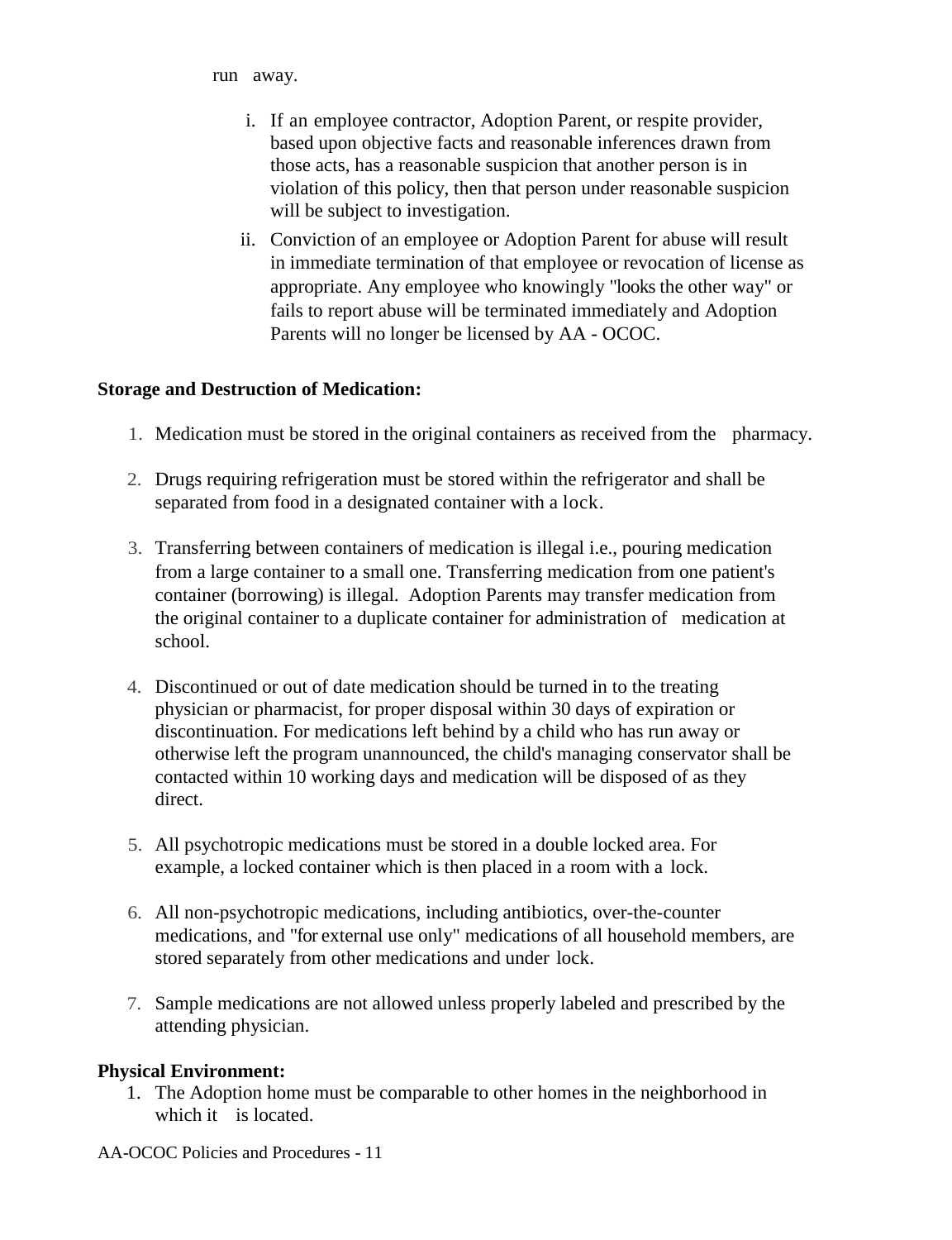- 2. The Adoption home and premises must be free from objects, materials, and conditions, which constitute a danger to children.
- 3. The Adoption home must be inspected and approved by a representative of the local health and/or sanitation department or a designee prior to approval and annually thereafter. Inspections must cover sanitation, health, fire prevention and safety and conducted by specified personnel in accordance with city or county standards.
- 4. The Adoption home must have access to schools, churches, medical care, recreation and community facilities.
- 5. Because ofthe need forfrequent parent/child visits, the Adoption home must be located
- 6. Within reasonable proximity of DFPS offices and/or designated locations where parent/child visits would occur.
- 7. Play Area and Equipment
- 8. The Adoption home must have a safe outdoor play area as part of the property or within reasonable walking distance.
- 9. Adoption parents must not leave young children, or children with physical impairments, unsupervised in the bathroom orbathtub.
- 10. Adoption parents must supervise children at all times when those children are around any large bodies of water, which includes swimming pool, hot tubs, stock ponds, creeks, rivers, and lakes.
- 11. When children are around any large body of water, they must wear a regulation life preserver if they cannot demonstrate that they are able to swim. Adoption Parents cannot assume the children know how to swim because they are school age and or state they know how to swim.
- 12. For Adoption homes and group homes, outdoor swimming pools must be enclosed by a fence. The entrance and exit doors must be locked at all times when not in use. Exit doors leading to the pool should also have alarms on them. For group homes a certified lifeguard must be on duty when the home's swimming area is in use. Children who are placed in family Adoption homes that have swimming pools must be taught how to swim and be instructed in water safety as appropriate to their age.
- 13. Trampolines are not allowed in any of AA OCOC's licensed adoptive or preadoptive homes.
- 14. Interior Environment
- 15. The Adoptive home must have sufficient space, be comfortably furnished, and be accessible to all members of the family.
- 16. A bedroom must have at least 40 square feet of space for each occupant, and no more than four occupants per bedroom are permitted, even if the square footage would accommodate more than four occupants, however the four occupant restriction does not apply to children receiving treatment services for primary medical needs.
- 17. Single occupant bedrooms must have at least 80 square feet of floor space.
- 18. Each child must be provided with adequate storage space for personal belongings and a designated space for hanging clothes in or near the bedroom occupied by the child.
- 19. Only rooms that provide adequate opportunities for rest and privacy may be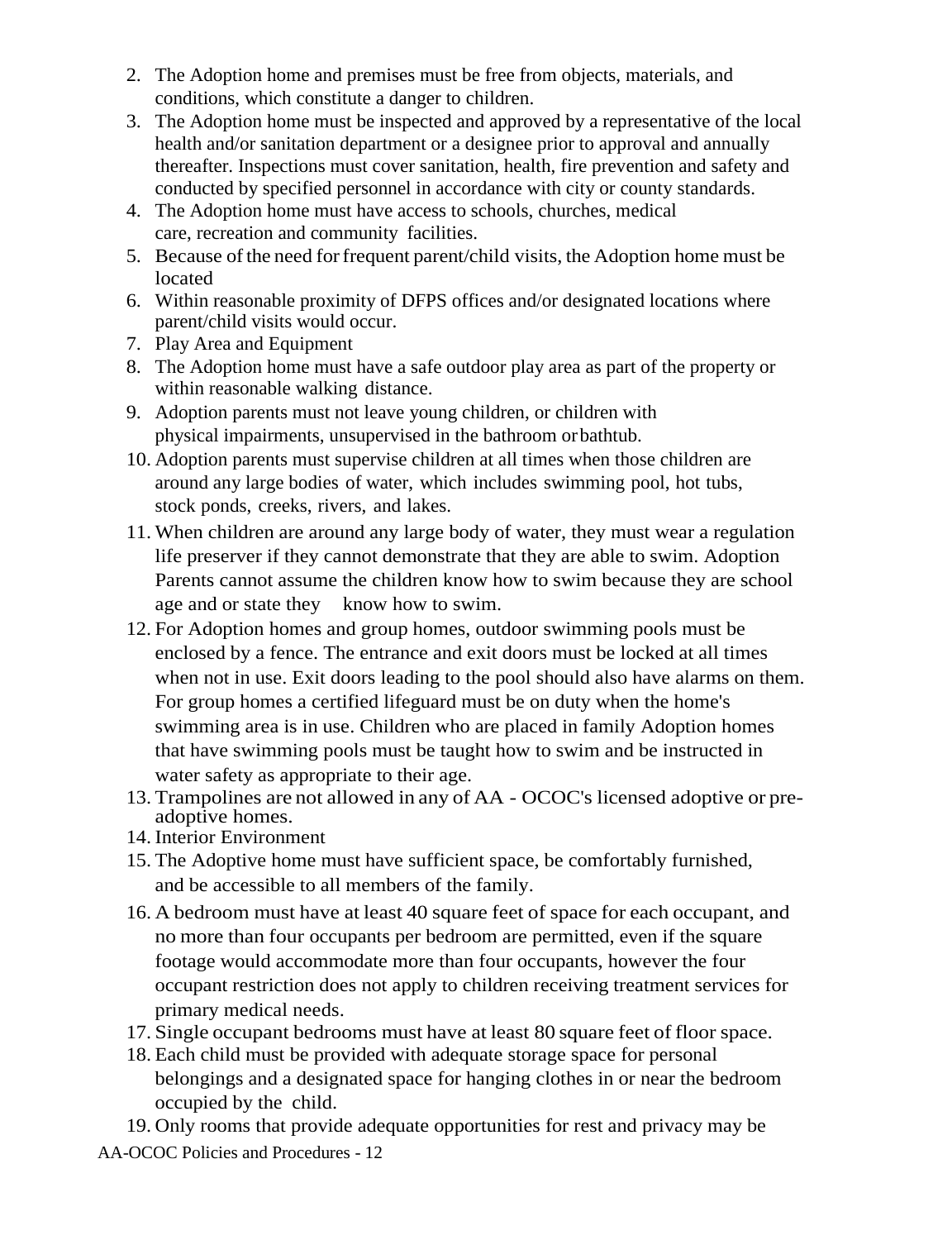used as a bedroom. The following may not be used as a bedroom:

- 20. Room commonly used for other purposes, including dining rooms, living rooms, hallways, or porches.
- 21. A passageway to other rooms.
- 22. A room that does not have doors for privacy; or
- 23. Adetached structure.
- 24. An adoptive child may use a basement as a bedroom if there is a second fire escape route from the basement and natural lighting.
- 25. An adoptive parent will allow children to participate in decorating their bedrooms so that the area reflects the child's personal taste and expression.
- 26. Each child will have his own bed and each infant his own crib that is age and size
- 27. Appropriate and meets the Consumer Products Safety Commission Standards. In order to ensure desirable privacy, children in Adoption care will not share a bedroom with any adult. A child may share a bedroom with an adult caregiver when it is determined to be in the child's best interest, the child is under three years old and approval is documented and dated in the child's service plan by the service planning team and approved by DFPS. An exception may be made during specific travel/camping situations if there aren't other reasonable provisions as long as other requirements are met. Adoption parents should anticipate these situations and seek prior advisement from AA - OCOC staff.
- 28. Any child over six years of age will not share a bedroom with a child of the opposite sex. Although this standard does not necessarily apply to children reared in their own homes, it is an essential safeguard for children because the nature of their early experiences may affect the development of their sexual attitudes and subsequent behavior.
	- j) The Adoption care home must be clean and free of hazards to the health and physical well-being of the family.
- 29. The Adoption care home must have a continuous supply of clean drinking water approved by the local health department. If the water is not from a standard city water supply, Adoption care parents must have the water tested and approved.
- 30. The Adoption care home must have an adequate supply of hot water for bathing and dish washing. Hot water accessible to children must not exceed 120 degrees Fahrenheit, 43 degrees Celsius, at the outlet.

### **General Adoption Care Safety:**

- 1. All medications, poisonous chemicals, and cleaning materials must be in a locked place and inaccessible to children.
- 2. Alcoholic beverages should be stored out of the reach of small children. To avoid access to alcoholic beverages by older children, it is recommended that these beverages be kept in a locked place.
- 3. If Adoption parents own a gun, the ammunition and unloaded firearm must be kept separately in locked enclosures.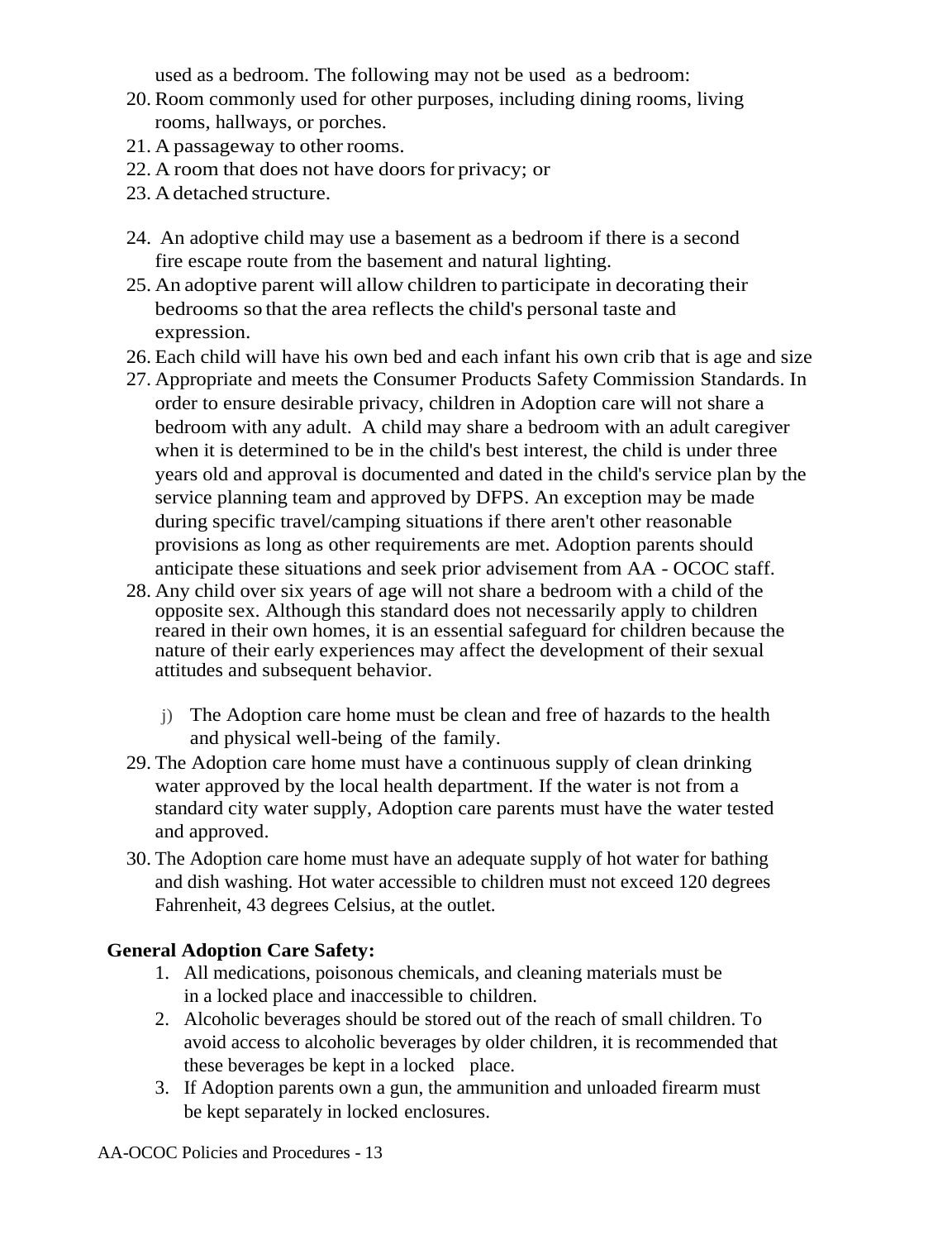- 4. Pets in the Adoption care home must be vaccinated and their vaccinations must be current.
- 5. Adoption care parents must have a method to restrict children's access to large pets or potentially dangerous animals.
- 6. Transportation and access to a telephone must be immediately available for use in emergencies.
- 7. First aid supplies must have unexpired dates and must be stored in a place easily accessible by the Adoption care parent.
- 8. All sliding glass doors must have a mark to prevent children walking through glass
- 9. Ceiling fans must be securely mounted
- 10. Extension cords must be maintained in areas not accessible by children.
- 11. Protective covers must be on electric outlets
- 12. Safety locks should be on kitchen drawers and cabinets
- 13. Infant furnishing and equipment must minimally include crib for each infant and a sufficient number of toys in order to keep each child engaged in activities.

## **Burglar Bars:**

- 1. If the home is equipped with burglar bars, the caregiver must demonstrate that:
	- a. The burglar bars can break away from the inside.
	- b. The home must have all doors and windows accessible to those living in the house for exit purposes.

## **Transportation Safety**:

- 1. Adoption care parents must have transportation available 24 hours a day. All vehicles used to transport children must be in safe condition, in compliance with applicable motor vehicle laws of the state, and equipped with seat belts and approved car seats for children.
- 2. The Adoption care parent(s) must have all vehicles owned by them insured to include liability for transporting children. Insurance policies should be available for inspection by the agency at the time of approval and re-approval.
- 3. If Adoption care parents drive, they must have a valid driver's license. They must allow Adoption children to be transported only by persons possessing a valid driver's license.
- 4. The Adoption care parent(s) must not transport Adoption children in vehicles such as truck beds, motorcycles, or any other method of transportation, which would be dangerous to the child.
- 5. Adoption parents must not leave children unattended in a vehicle at any time.
- 6. Biological children of Adoption care parents are allowed to transport Adoption children if they are of driving age, have a valid Texas driver's license, a clear driving record, and are allowed to drive without a licensed driver in the car with them.

# **Appeal/Grievance Procedures:**

1. In the event that any agency client (i.e., birth parents, foster parents or adoptive parents) wishes to appeal any decision Advantage Adoptions - AA - OCOC makes regarding their involvement with the agency, the following process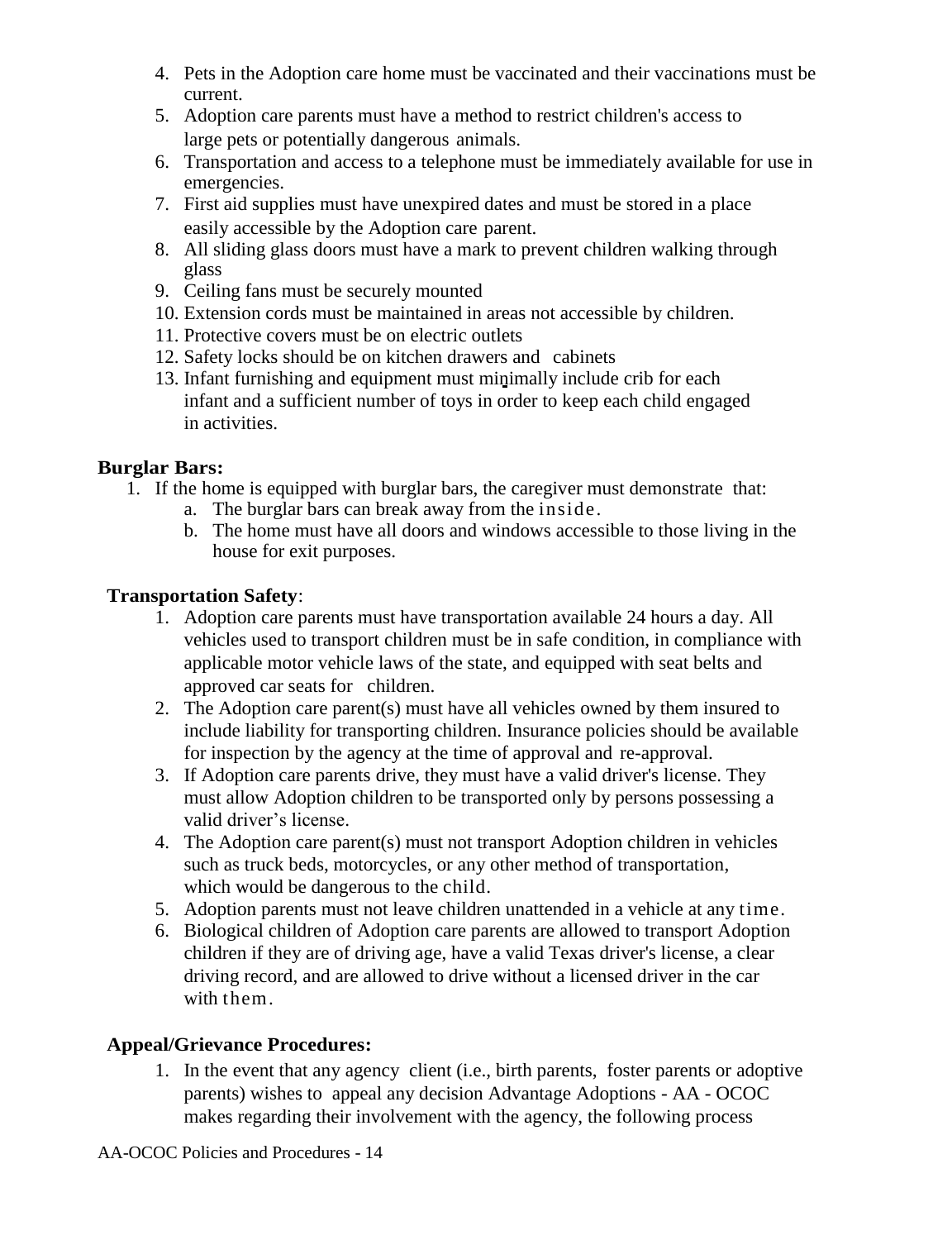should be followed:

- 2. Complaints from birth/foster/adoptive parents should be resolved at the lowest possible level. If not resolved at one level, then the complaint would move through the chain of command.
- 3. Advantage Adoptions AA OCOC will inform clients of their right to appeal and the appeal process and applicable time frames at time of verification/approval and/or at time of their licensure.
- 4. When a complaint is made to a case manager, the case manager must report the complaint to his/her supervisor and to the LCPAA to begin an investigation process. The administrative staff will work to resolve the issue by contacting the client to discuss and resolve the issues. This initial contact should be made within **7 days of receipt of complaint.** Disposition should be made at the meeting and followed up in writing to client within **2-3 days** from meeting.
- 5. If the birth/foster/adoptive parent is not satisfied with the outcome or response to the complaint then the parent can proceed to the next level that involves the client submitting a request in writing to CPA Administrator no later than 10 working days after receipt of decision from initial meeting.
- 6. The next level of the investigation process involves a Peer Review. The peer review will allow the parent to have a "peer" representation during the review. The peer review is convened by an impartial third party and participants include the birth/foster/adoptive parent and their respective peer, administrative staff, the parent's case manager/ worker and the CPA Administrator. A listing of individuals who may be utilized as third parties will be made available to the birth/foster/adoptive parents at their request. These could include psychologists, consultants, counselors or therapists, uninvolved AA - AA - OCOC staff (one not directly involved with the particular case or the decision).
- 7. The peer review convenes within 10 working days from receipt of the complaint by CPA Administrator. The committee will review available written materials, assess information from participants and make decisions after the client and representatives are excused from the Peer Review. The client will be notified by letter within 7 working days subsequent to the Review.
- 8. Should the birth/foster/adoptive parent(s) disagree with the decision, they will be informed of their right and given written directives on how to contact DFPS-RCCL at 1-800-228-8226. Any written communication should be addressed to DFPS - RCCL at 1200 E. Copeland Street, Arlington, Texas 76011.

The peer review process may be used in the following situations:

- 1. Closure of home
- 2. Removal of children from the adoptive home for reasons other than allegations of abuse and neglect or court ordered removals;
- 3. Lowering capacity of placements;
- 4. Adoptive parents placed on corrective action;
- 5. Staff conflicts with adoptive parents
- 6. Birth parents conflict with staff and/or adoptive parent
- 7. Birth parents complaint about child care or case plans